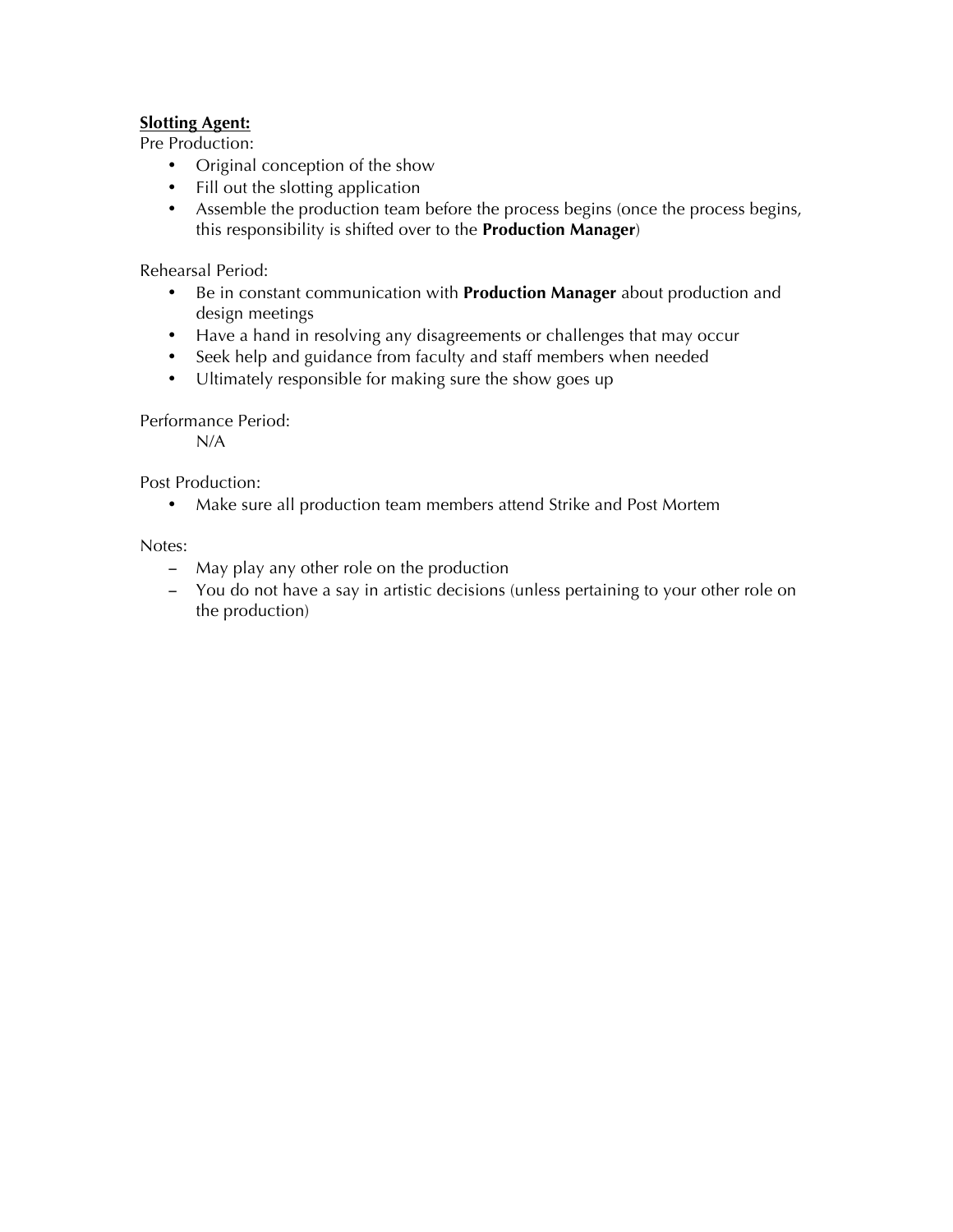## **Production Manager:**

Pre Production:

- Discuss division of power/responsibilities with **Slotting Agent** before initial team meetings
- Participate in slotting/pitch:
	- o Help the **Slotting Agent** assemble a production team
	- o Read the script
	- o Set budget
- Set production calendar and designer deadlines (meet with **Staff TD**)
- Create production calendar. Make certain that the production team understand the calendar and the extent of their commitment to the show. Speak with your advisors, Theatre Board, or the staff shop supervisors if you have questions about how to do this
- Organize and schedule auditions with the assistance of the **Stage Manager**
- Schedule and organize the initial read through with designers and actors with the **Director** and **Stage Manager**
- Represents the production in Theatre Board meetings during while the process (Once any type of meeting or rehearsal has started, the **Slotting Agent** or **Production Manager** must be in the weekly TB meetings.)

Production Meetings:

- Schedule a consistent meeting time
- Make sure every team member has read their job description
- Confirm that everyone on the team has a clear understanding of theirs and everyone else's roles
- Discuss roles at the first production meeting (take time clear up any confusions and talk through overlaps; welcome questions)
- Clarify the overall schedule and expectations; specifically pertaining to time commitment
- Facilitate (not lead) production meetings (see attached chart for attendees)
- If there is no art/artistic director, facilitate (not lead) design meetings
- Ask pertinent detailed questions of the designers (A designer cannot always tell when they need help if you only ever ask 'How are you doing?')
- Keep people to their schedules (Assign weekly checkpoints if necessary)
- Create and administer show contracts
- Maintain budget and update production team of any changes

Rehearsal Period:

- Create and maintain whatever hierarchy you and the **Slotting Agent** have agreed upon with the assistance of the **Stage Manager**
- Keep production calendar up to date
- Coordinate designer deadlines with the **Director** and **Stage Manager**
- Check in with **Designers** on a weekly basis (other than production/design meetings)
- Mediate any conflicts between team members (including actors)
- Keep track of what your show uses from any outside resources (i.e.: outside funding sources, other schools' equipment)
- Main resource of Hampshire College Theatre policies for all other team members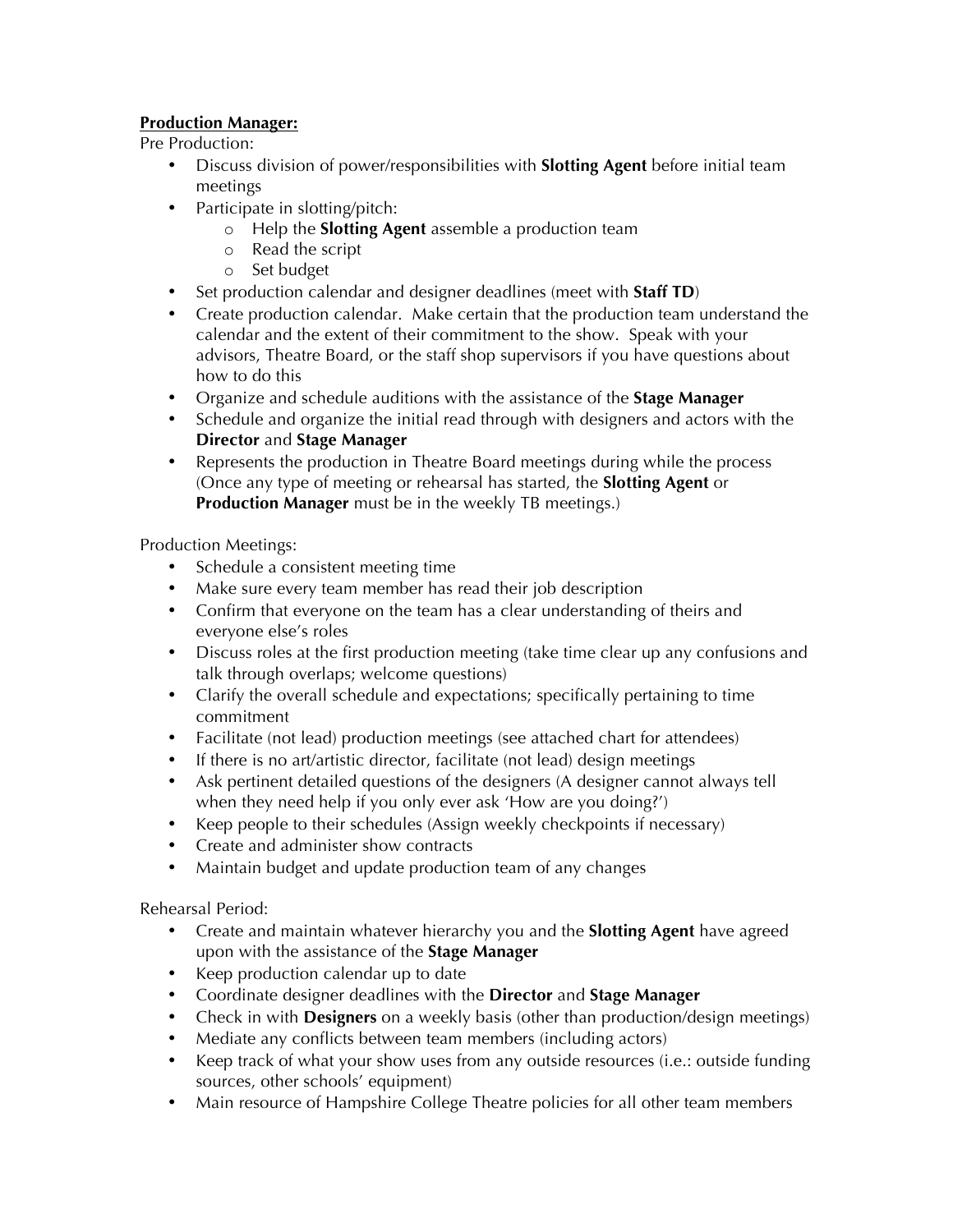- Communicate house capacity with **Box Office Manager**
- Ensure that Hampshire College Theatre Board publicity policies are followed

Ticket Selling Period:

- Confirm with the **Box Office Manager** that the ticketing site and voice mail have been updated
- Make a personal invitation for the Office of the President of the College (phone or mail)
- Confirm President's reservation with the **Box Office Manager**
- Communicate ticket reservation website throughout the production team and faculty
- Ensure appropriate people and/or organizations are acknowledged in the program
- Gather committed run crew/dressers for all performances
- Work with the **House Manager** to find 2 ushers per performance
- Communicate run crew/dressers and contact information with **Asst. Stage Manager** and **Wardrobe Supervisor**
- Get contact information (phone numbers) for 2 ushers per performance to the **Box Office Manager** via email

Dress Rehearsal/Performance Period:

- Facilitate (not lead) daily production meetings
- Facilitate (not lead) daily designer check ins
- Check in with the **House Manager** about the program count, print more if necessary and get them to the box office before the next show

Post Production:

- Make sure all production team members attend Strike and Post Mortem
- Close books at Strike with the assistance of the **Budget Coordinator**

Notes:

- − Fiscally responsible for the show
- − You do not have say in artistic decisions, unless asked directly
- − Could consider setting a 'final additions' deadline before opening night so that nothing new is added to the set for the final dress rehearsal or opening night
- − You should not play any other role on the production (other than slotting agent)

−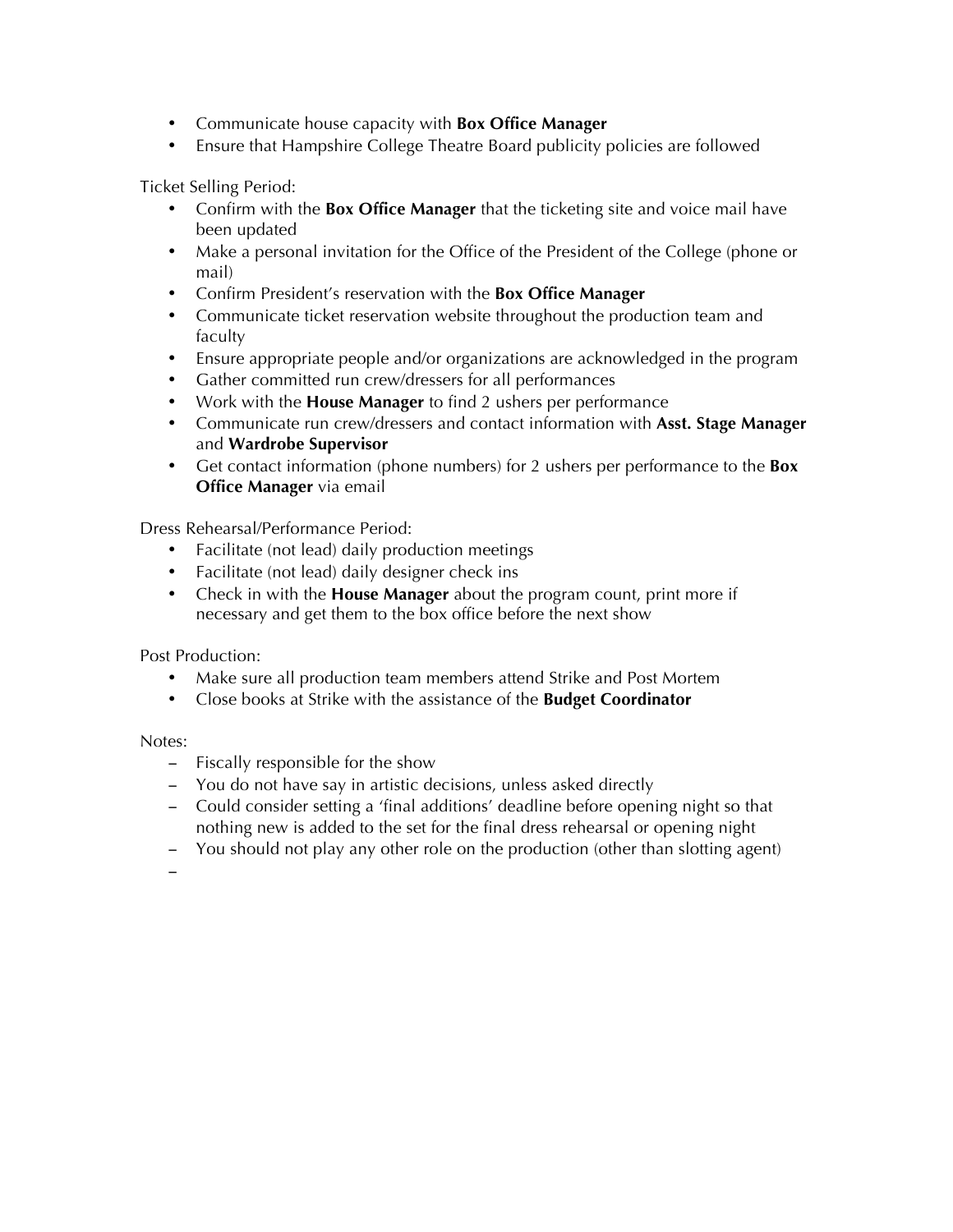## **Director:**

Pre Production:

- Read the script and have a copy that they can mark up
- Participate in Slotting/Pitch
- Discuss artistic aesthetic involvement with **Slotting Agent** and **Production Manager** (depending on what areas are being emphasized for Divisional work, may or may not have full say in all design areas)
- Meet with the **Stage Manager** to discuss styles of communication and hierarchy in the rehearsal room and preferred methods of interaction

Audition Process:

- Decide with the **Production Manager** and **Stage Manager** whether **Designers** will be allowed to watch auditions
	- Decide on a structure for your auditions
		- o What relationships or capabilities do you want to find?
- Choose side for the actors and get them to the **Stage Manager** for copying
- Either create actor info sheets or communicate what information you want to the **Stage Manager** to create
- Be clear with the actors auditioning about:
	- o Time commitment
	- o Your interpretation of the script
	- o Your goals for the show
	- o Your flexibility
	- o Your style as a director
	- o Rehearsal structure

Rehearsal Period:

- Prepare for every rehearsal session
- Meet with the **Stage Manager** before every rehearsal, if possible, to discuss what you will be working on with the actors and any schedule you have arranged
- Create a safe environment for everyone in the room
- Discuss with **Stage Manager** strategies about actor tardiness
- Give actors notes
- Check in with actors "how did that scene feel for you?"
- Establish regular check ins with performance and artist team
- Be aware of your actors needs (be flexible)
- Give the actors things to work on or think about outside of the rehearsal space
- Set an early 'off book' deadline (get the scripts out of their hands)
- Communicate any rehearsal prop/furniture needs and deadlines to the **Stage Manager**
- Be aware of any moments in the play that could be emotionally triggering for members of your cast. Seek help from faculty for tips on broaching possibly traumatic conversations
- Always discuss in detail and choreograph above emotionally triggering scenes before expecting actors to jump into the physicality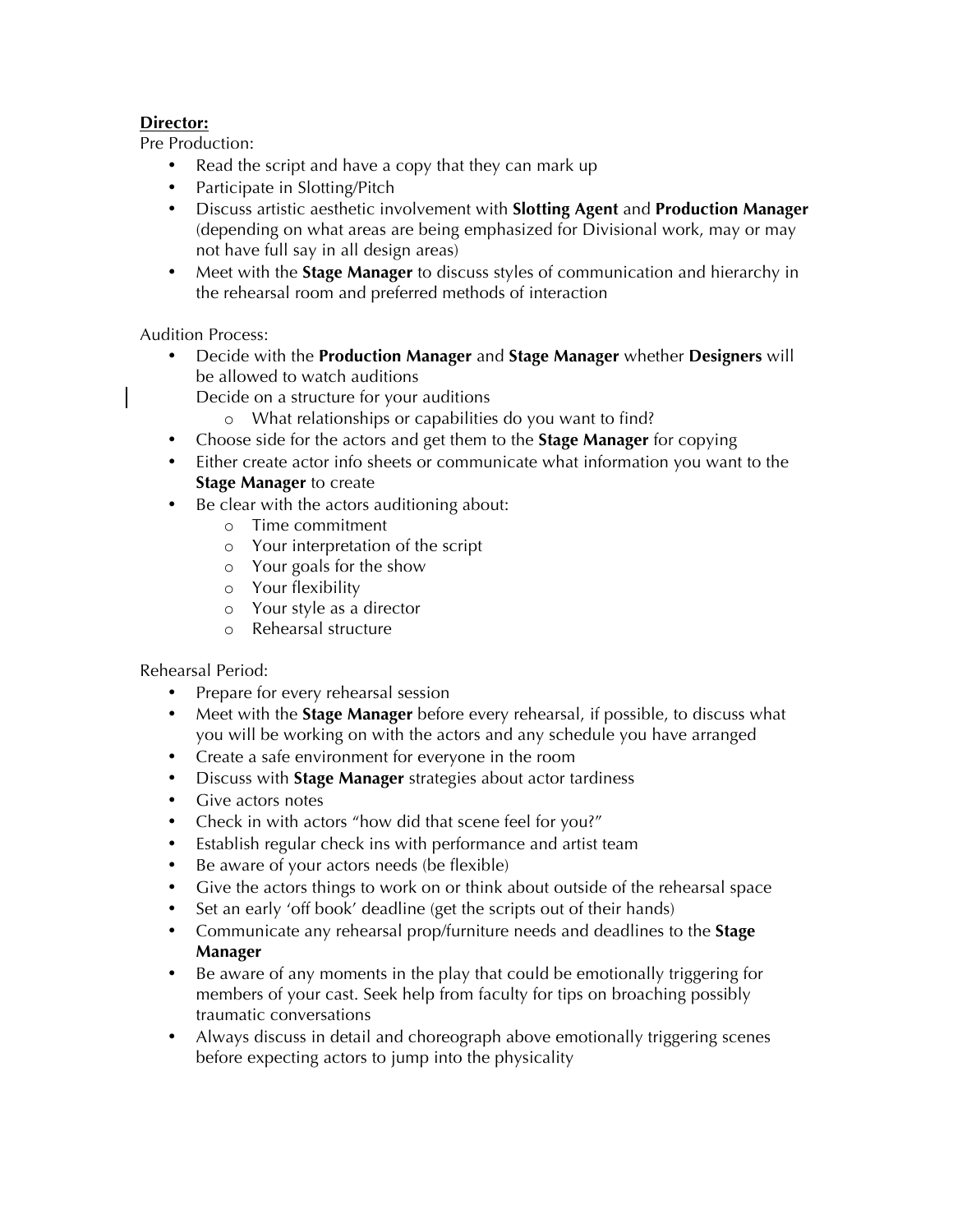Dress Rehearsal/Performance Period:

• Set a clear date for the **Stage Manager** to take over control of maintaining the artistic integrity of the performance

Post Production:

• Attend Strike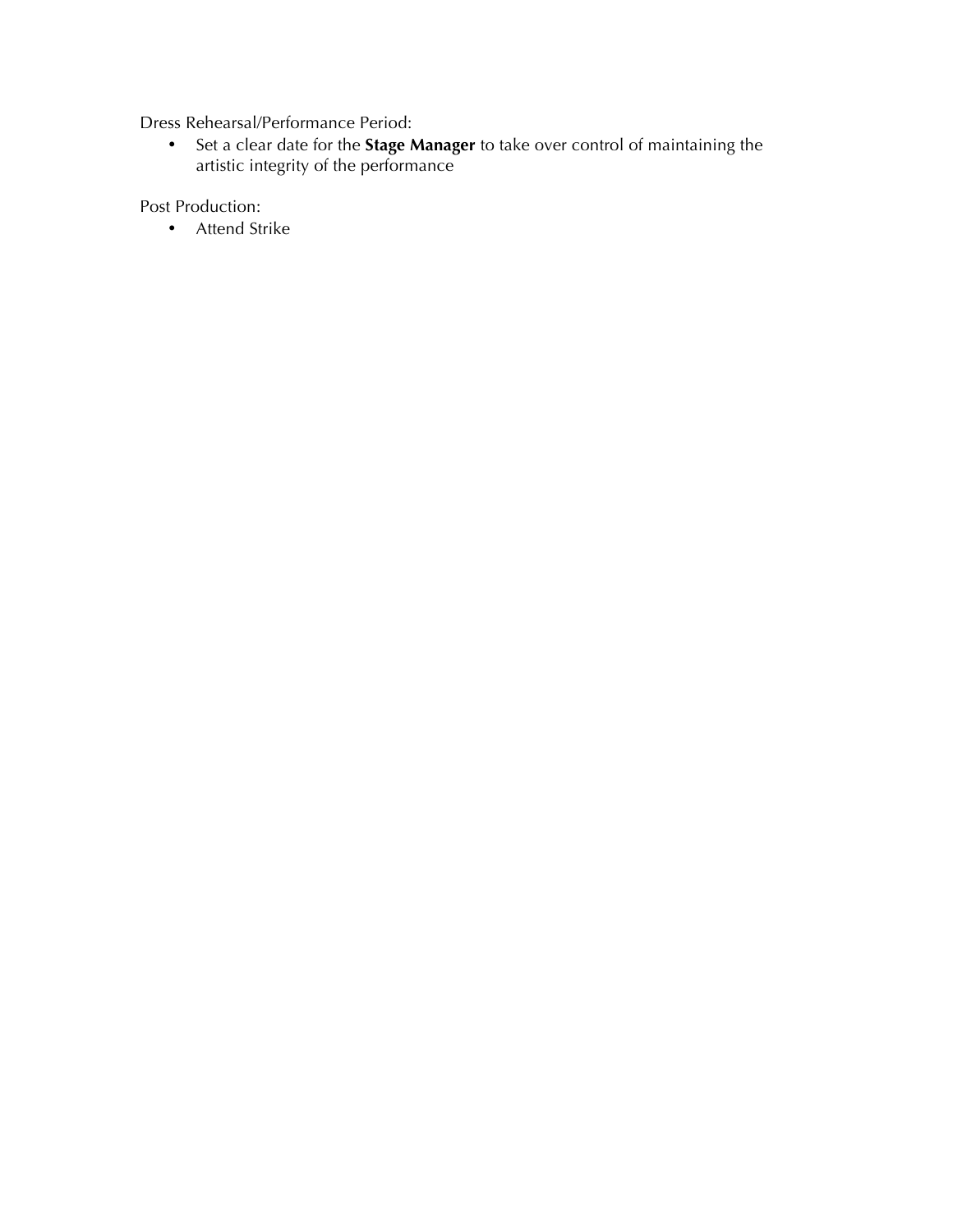## **Stage Manager**

The stage manager is responsible for coordinating the technical aspects of the show, works alongside the director during rehearsals recording production decisions and takes over the management of the show during performances.. Pre Production:

- Create a contact list for the production team, email it to the entire production team and post a paper copy (of school emails only) on the Call Board
- Discuss with the **Production Manager** and **Director** whether actors will be allowed to attend production meetings
- Meet with the **Director** to discuss styles of communication and hierarchy in the rehearsal room and preferred methods of interaction
- Prepare your prompt book
- Create rehearsal calendar (setup so you can easily just add rehearsals to it)
- Get keys from **Staff TD** (you have a key to every space the production team will need access to)

Production Meetings:

- Take production meeting notes and email to the entire production team (and select staff and faculty on request)
- Be prepared to give an update on the rehearsal process to the production team

Audition Process:

- Schedule auditions with the **Production Manager** and **Director**
- Decide with the **Production Manager** and **Director** whether **Designers** will be allowed to watch auditions
- Discuss the structure of auditions with the **Director**
- Copy sides the **Director** wants to see in the auditions
- Either create actor info sheets from the information given by the **Director** or copy the form created by the **Director**

Standard information:

- o Name
- o Year
- o Email
- o Phone number
- o Experience
- o Weekly schedule
- o Plus a few artistic questions from the **Director**
- Be clear with the actors auditioning about:
	- o Time commitment
	- o Rehearsal flexibility
	- o Rehearsal structure
- Organize auditioning actors
- Collect information sheets
- Hand out sides to actors as discussed with the **Director**

Read Through Period:

• Create a contact list for the actors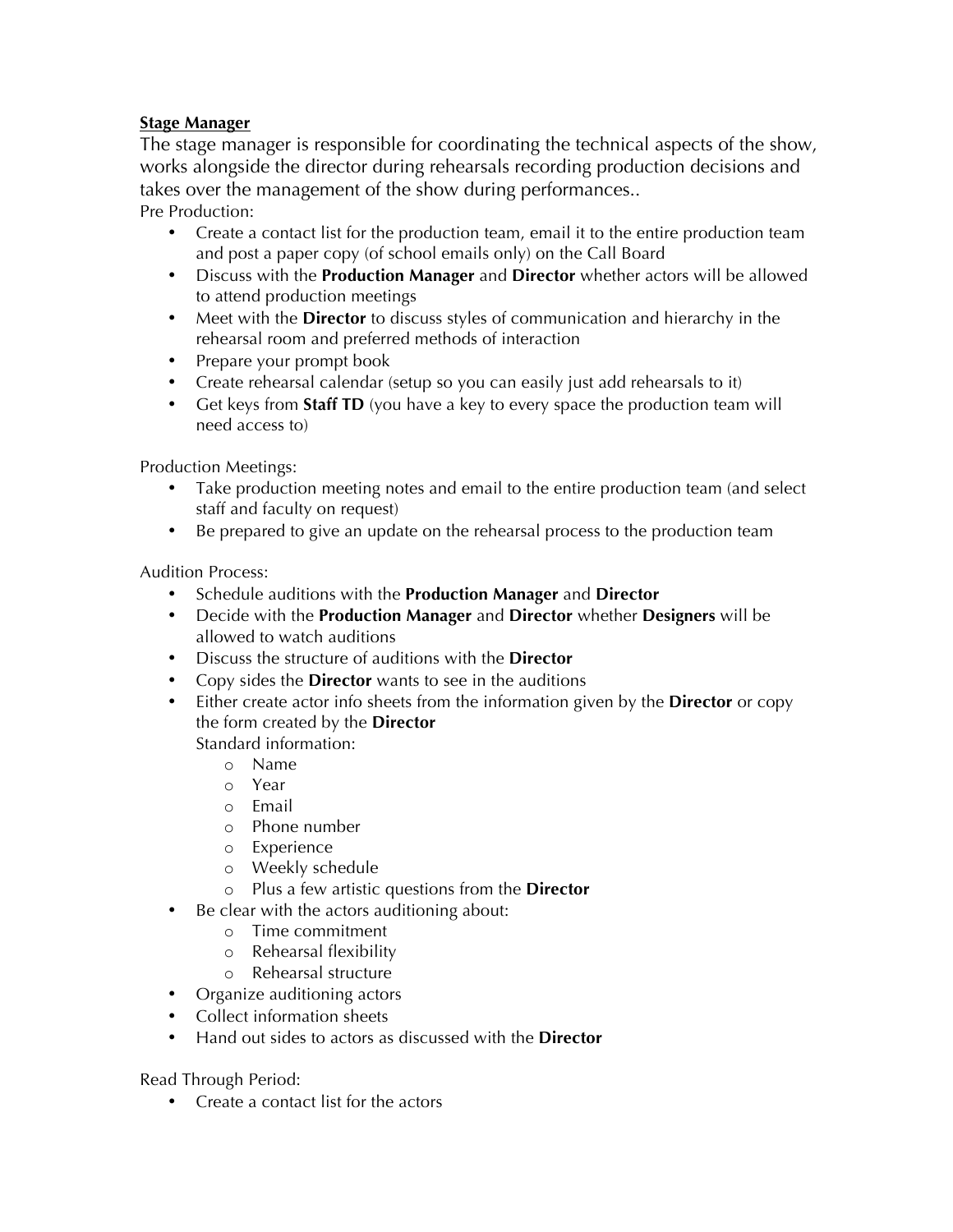• Schedule consistent weekly rehearsals (try to keep at least one day off for every actor per week for as long as possible)

Rehearsal Period:

- Maintain rehearsal calendar
- Attend every rehearsal
- Reserve space for all rehearsals not in the performance space
	- o Create a Rehearsal Report of every rehearsal, email it to the entire production team and post a paper copy on the Call Board. These reports should note any changes or notes for costume, props, lights, sound, set, etc. Any rehearsal props or costume piece that are needed, any research questions or requests for the dramaturg, any major line changes or shifts (in the dramaturgy section) so that those not at the production can adjust their scripts accordingly. Faculty and staff advisers to the production as well as student participants will read these.
- Meet with the **Director** before every rehearsal, if possible, to understand their intentions in the rehearsal and any schedule that they need you to maintain in the room
- Be the first one to the rehearsal room:
	- o Setup the space as the **Director** has planned
	- o Sweep the space (often the **Asst. Stage Manager** will do this)
	- o Make sure the space is clean and organized, with specific room for actors who are not currently participating in the scene work
- Be prepared for emergencies
- Keep track of time:
	- o Call anyone who is late
	- o Notify the **Director** of time (in agreed upon way) for shifts or breaks
	- o Ensure that the company is given adequate break A good system for breaks is 5 minutes break for every 50 minutes working and 10 for every 90
- Take detailed, readable notes:
	- o Blocking
	- o Lines
	- o Script changes
- Please ensure that if strobe lights, cigarette smoke, nudity, scents, etc. are put into the production that an audience warning is placed in the box office
- Maintain a clear, level head (no matter what is happening in the room, be the calm, cool, collected one)
- Speak with the **Director** briefly after every rehearsal (particularly early in the process) to check in about how rehearsal went and if there is anything they need you to prepare for the next rehearsal
- Tape the rehearsal space when ground plan is complete
- Make sure props are put away correctly
- Lock up all spaces and do a general walk through for lights and any equipment left out (even if left by another person)
- Be the last one to leave the rehearsal room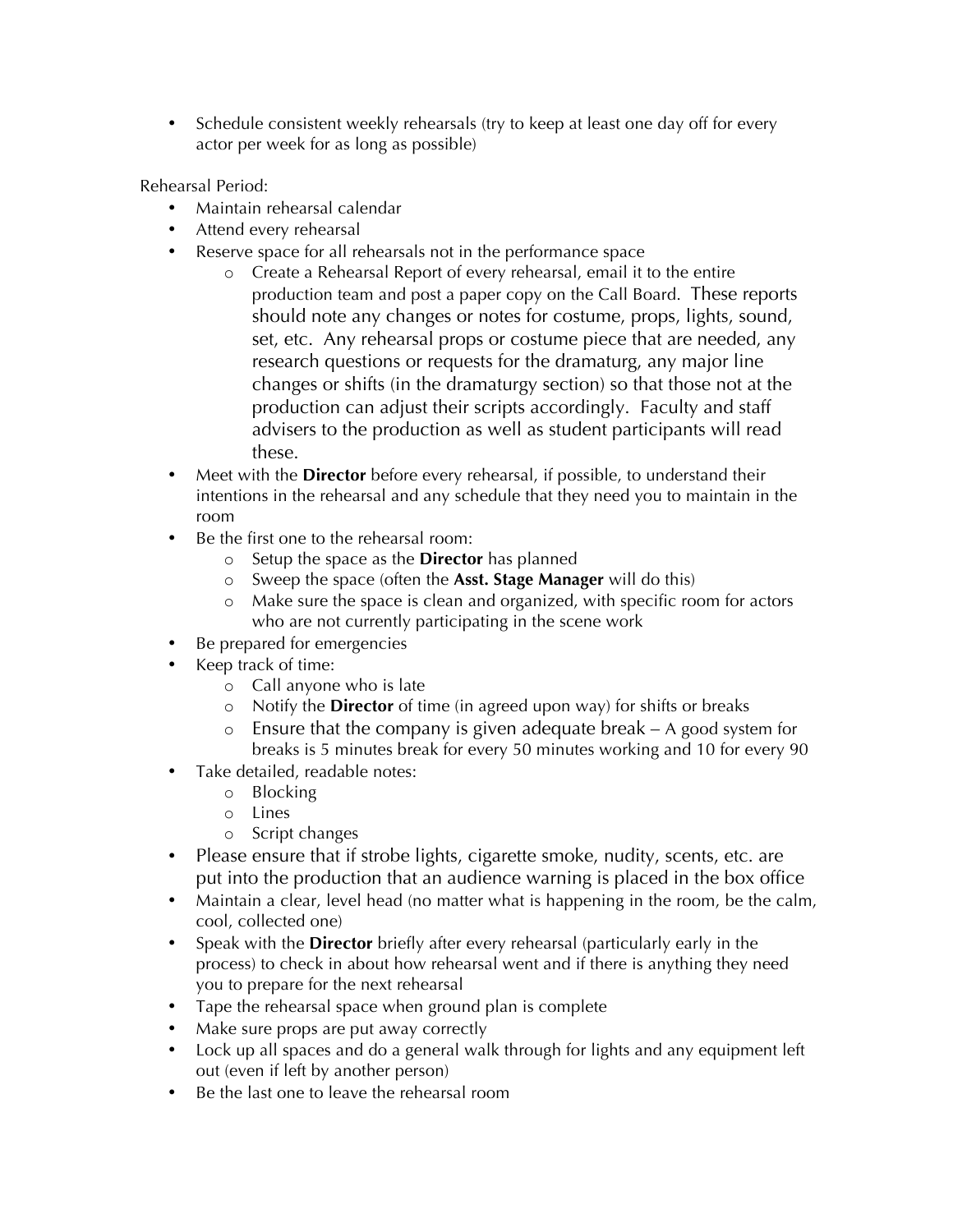Tech Rehearsal Period:

- Confirm reservation of EDH space with Special Events/Programming (so that Public Safety doesn't lock the building before the show)
- Responsible for the safety of the performers (walk the stage, notice where running lights are, notice lips of platforms)
- Maintain a clear, level head (no matter what is happening in the room, be the calm, cool, collected one)
- Create a Performance Pattern for the actors
- Spike furniture/props as needed
- Place glow tape/dots along walls, furniture, props, edges of the stage as needed (turn the lights off and walk through the space before your actors do)
- Set up clip lamps and extension cords backstage and in the catwalks for the stage crew and any ops in the space
- Set up headsets for managers, designers, and ops (**Sound Techs** should be able to help if there are any problems)
- Set up props table(s) with assistance of **Props Designer**

Performance Period:

- Use the same prompt book for performances as in rehearsals
- Maintain a clear, level head (no matter what is happening in the room, be the calm, cool, collected one)
- Schedule and run Photo Call with the **Fac/Staff Photographer** (see attached sheet for attendees)
	- o Make sure actors and the production team know when it is
	- o Collect moments from designers
	- o Organize the moments in a logical way (least costume/set changes possible is usually best)

Post Production:

- Ensure actors know when and where to be for Strike and Post Mortem
- Fully participate in strike and post mortem.
- Clean up your book to show to your committee as well as a future record of the production.

Notes:

- o You are responsible for the cleanliness of spaces used by the actors, but you are not the maid. Make it clear that you expect the actors to clean up after themselves throughout the rehearsal process. There are many other people using the spaces after you. The space should be left as clean, if not cleaner, than you found it.
- o Be in constant communication with the **Production Manager** and **Designers** about things that will be needed in the rehearsal room. Be aware of **Designer** progress.
- o Give everyone the benefit of finding their own solutions for challenges that pertain to them, but if you are asked or it gets down to crunch time, be ready with quick solutions.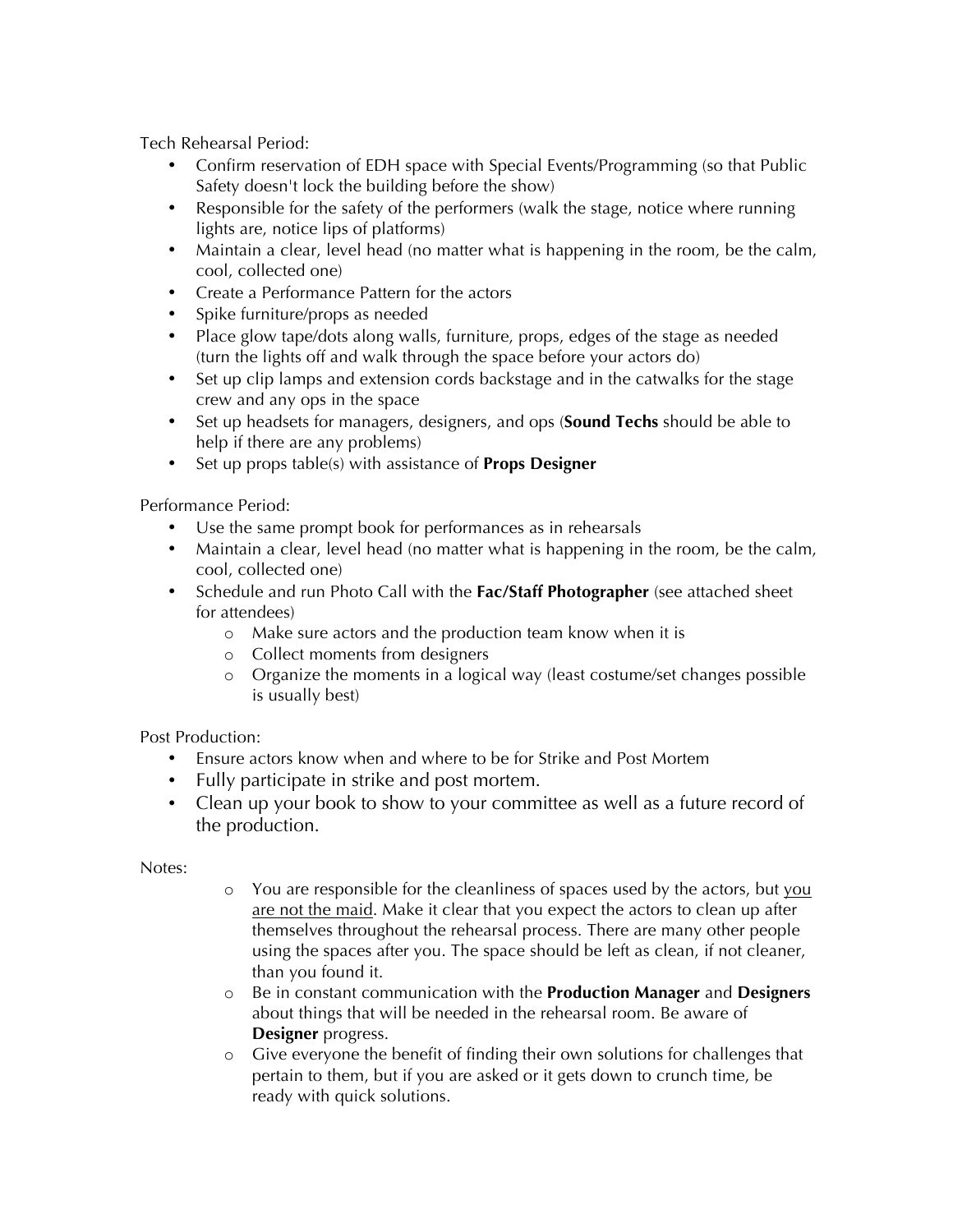- o Flexibility is a key to stage management. Allow each production to develop its own patterns. Every challenge can be met with cooperation.
- o You should not play any other role on the production (other than slotting agent)
- o

#### **Designer (Set, Lights, Costume, Sound, Projection, Props):**

As the designer you are responsible for the environmental and physical look/feel of the production and the performers. You work with the director and the other designers to create a tangible, cohesive, visual message for the play

Pre Production:

- Read the play, attend multiple rehearsals if the piece is devised
- Meet with your director and the other designers as your design is created
- Complete the design -- ground plans, and renderings are presented to your production team, advisors, and staff shop supervisors
	- o Suggested deadlines
		- $\blacksquare$  Set two weeks prior to build or rehearsals beginning
		- ! Costume two weeks prior to build or rehearsals beginning
		- ! Lights rough idea at start of rehearsals, final light plot and relevant paperwork, one week prior to hang
		- Projection rough idea at start of rehearsals, final design two weeks prior to tech
		- Sound rough idea at start of rehearsals, final design one week prior to tech
- Consider taking a class, and/or assisting in your design area before your project

Rehearsal/Build Period:

- Be in constant communication with **Production Manager** about production and design meetings
- Be present at ALL design and production meetings
- Be in constant communication with **Stage Manager** about the rehearsal process and the needs of the production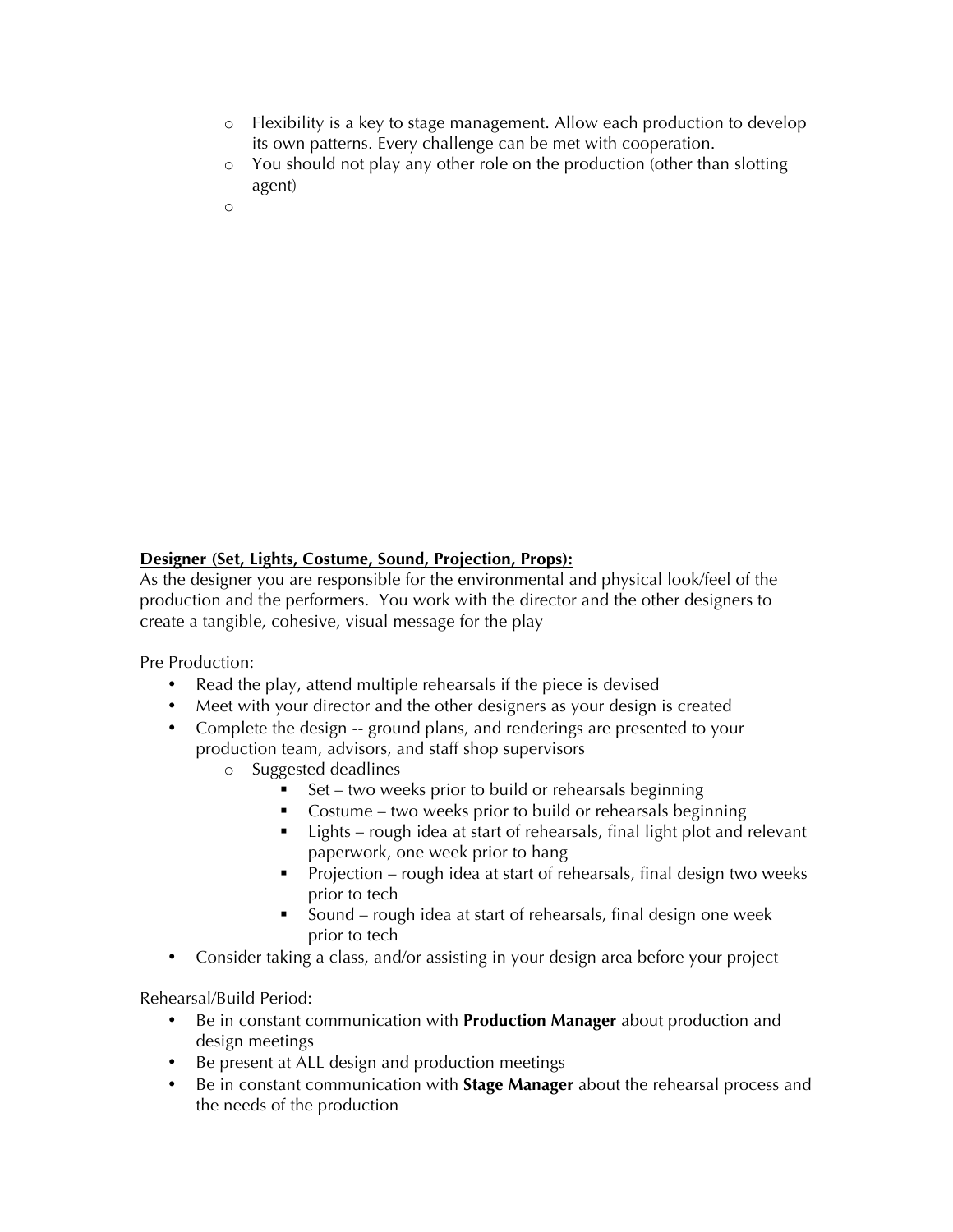- Be in constant communication with the **Technical Director** and **Costume Supervisor** about the build process. Your design is **NOT** finished when you have turned in the drawings. You are responsible for aesthetic choices, construction, sewing, shopping, painting, hanging, focusing drapery, seating……etc.
- Seek help and guidance from faculty and staff members when needed even if you do not think this is needed, say hi anyway.
- Attend **at least** one rehearsal every one to two weeks (depending on rehearsal period).
- Meet the deadlines you have committed to.
- Manage the budget allotted to your design area.
- If you have an assistant, be sure to include them in your process. Ask them what their learning goals are.

Tech Rehearsal Period:

- Make every attempt to have design finished by the beginning of tech.
- If you have an assistant, be clear about how they will work with you in tech.
- Attend ALL tech rehearsals, and the production meetings that follow.
- Be prepared to make changes to your design during the tech process your design is not concrete and unchangeable, it must maintain a certain amount of fluidity as all the pieces come together. The more rehearsals you attend throughout the process, and good communication with the **Stage Manager**, and **Director** will allow for fewer changes during tech.
- Maintain a positive attitude and be open to collaboration.
- Work with the **Stage Manager** to clean and prepare the performance/dressing room space for the performers
- Make certain that you speak with your **Production Manager** so that you understand the focus of each of the Tech Rehearsals.
- There should be no changes after final dress.
- At final dress, give the **Stage Manager** a list of images that you would like to have photographed. It is important that you have a visual record of your work.

Performance Period:

- Check in daily (by noon) with the **Stage Manager** to make sure that nothing needs to be fixed or adjusted.
- MUST attend opening. It is the proper etiquette in the theatre to support the performers at this time.

Post Production:

- Attend Strike and Post Mortem.
- All borrowed costumes, props, and scenery must be returned.
- All costumes must be washed/dry cleaned, and restocked or returned.

Notes:

− You should not play any other role on the production (other than slotting agent)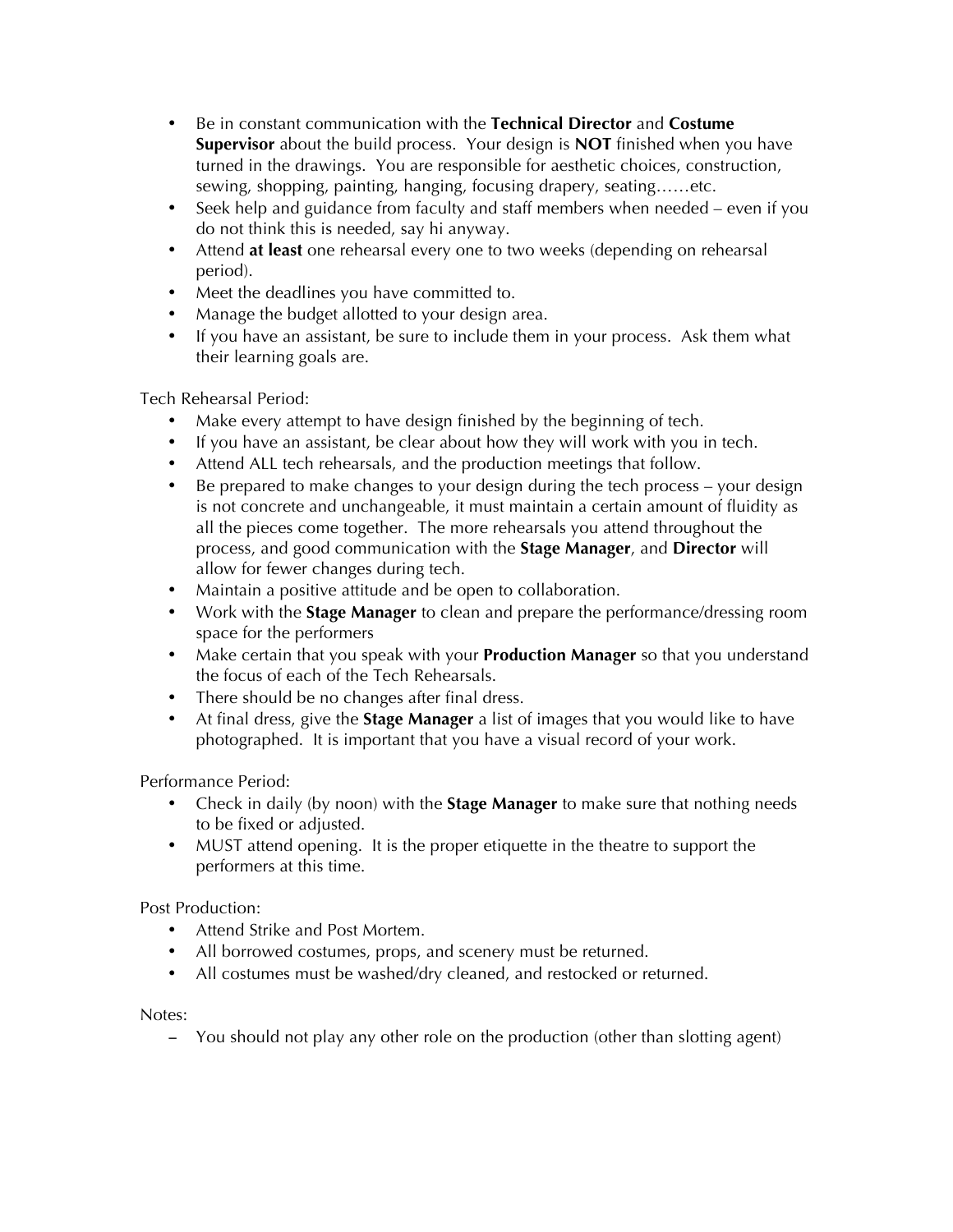## **Dramaturg**

The dramaturg keeps an eye on the overall storytelling of the production, coordinates performance research and communicates with audiences outside the performance.

Pre production:

- Read and analyze the script (seek and present pathways into the world of the play).
- Talk to the director and the playwright (if applicable) about what you can offer the production and how/when/if they would like to receive notes.
- Work with the director to cut, edit or arrange the script as required.
- Secure permission to use copyrighted material.
- Talk to director and/or lead artist(s) about their vision for the production  $-$  if possible meet regularly over the course of rehearsals to track changes to this vision.
- Create a glossary of words or phrases used in the script to be shared with the cast. Pre-production research may include the following:
- o Source material & other translations or adaptations of the same story.
- o The playwright's world and inspirations.
- o Production history notable previous productions, images, reviews.
- o Scenic and atmospheric images.
- Attend auditions offer the director advise about the way that different actors may affect the story being told by the production.
- Meet with the designers, share research, listen to their design ideas.
- Perhaps begin a blog to pose questions, share research and musings.

Rehearsals:

- Sometimes during the first rehearsals the dramaturg will present some background research and/or hand out actors packets.
- Attend all the rehearsals and production meetings that you can.
- Give notes as requested to the director and/or playwright (not directly to the actors).

During dress rehearsals:

- Compile lobby display.
- Write program note (run it by the director) edit it & pass on to publicist for inclusion in the program.
- Talk to the director and/or playwright about your ideas for talkbacks.

During performances:

• Run the audience talk backs

Post performance:

- Attend strike and post mortem
- Help to compile a clean script with any script changes that took place during the rehearsals.
- Sometimes compile a production notebook to record the major artistic decisions and images of the production – give a copy of this to the Theatre Board achieve.
- Take down your lobby display.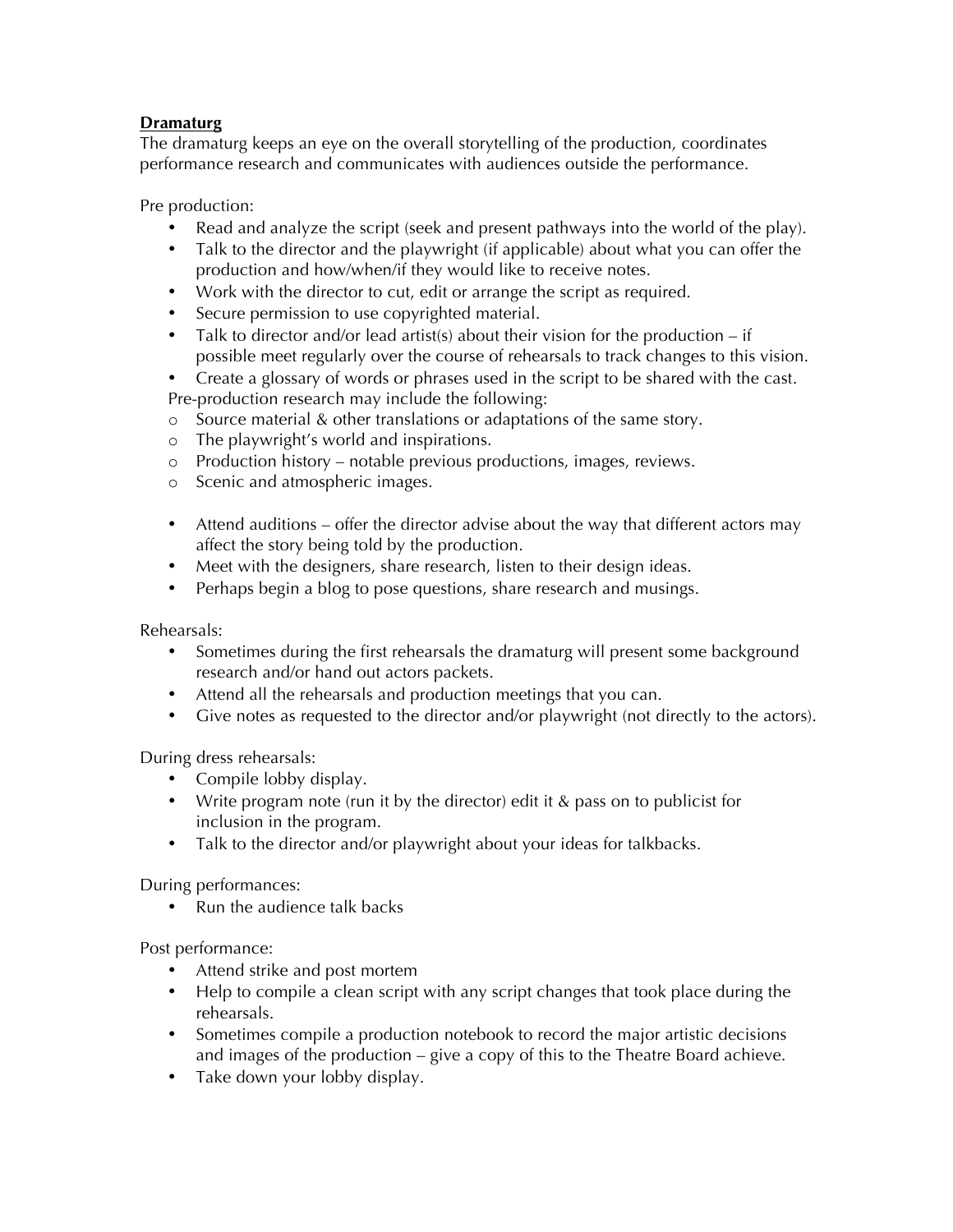# **Publicity**

The publicist is responsible for informing people outside the theatre that the production is happening & generating excitement about it. Pre Production:

- Read the script and talk to the director and/or lead artist(s) about their vision for the show.
- Create a press release for the show (if applicable) to send to campus news sources, 5 college theatre website and the Valley Advocate.
- If a children's show make an appointment with the Theatre Board Child Drama Liaison and Professor Natalie Sowell to discuss particular needs of this audience.

Rehearsal Period:

• Observe design meetings to understand the aesthetic of the show which will allow you to adequately target audiences for the show

The production poster should be printed two weeks prior to opening- distribute via theatre board members, theatre faculty/staff and box office. If a wider audience is wanted, also distribute to the other five college theatre departments and post in public libraries and businesses in town. Note: before printing the poster must be approved by a theatre faculty member.

- Make sure the posters follow Hampshire College Theatre Board publicity policy
	- o All posters for slotted shows must say "Hampshire College Theatre presents"
	- o Name of the show.
	- o Name of playwright.
	- o Location of show.
	- o Date and time of show Including the year.
	- o How to get tickets.
	- o Cost of tickets.
- The box office typically opens 10 days prior to the production, when they do, ensure that tickets are set aside for any special guests, members of the press or school groups that you are expecting.

Dress Rehearsal/Performance Period:

• Attend a performance.

Post Production:

• Attend strike and post mortem

## **House Manager**

The job of a house manager is to ensure that the performance run smoothly for the audience.

Rehearsal Period:

read the script and talk to the director and/or lead artist(s) about the artistic vision for the production and how that might effect the way that the audience is greeted into the space. Ask whom they would like to deliver the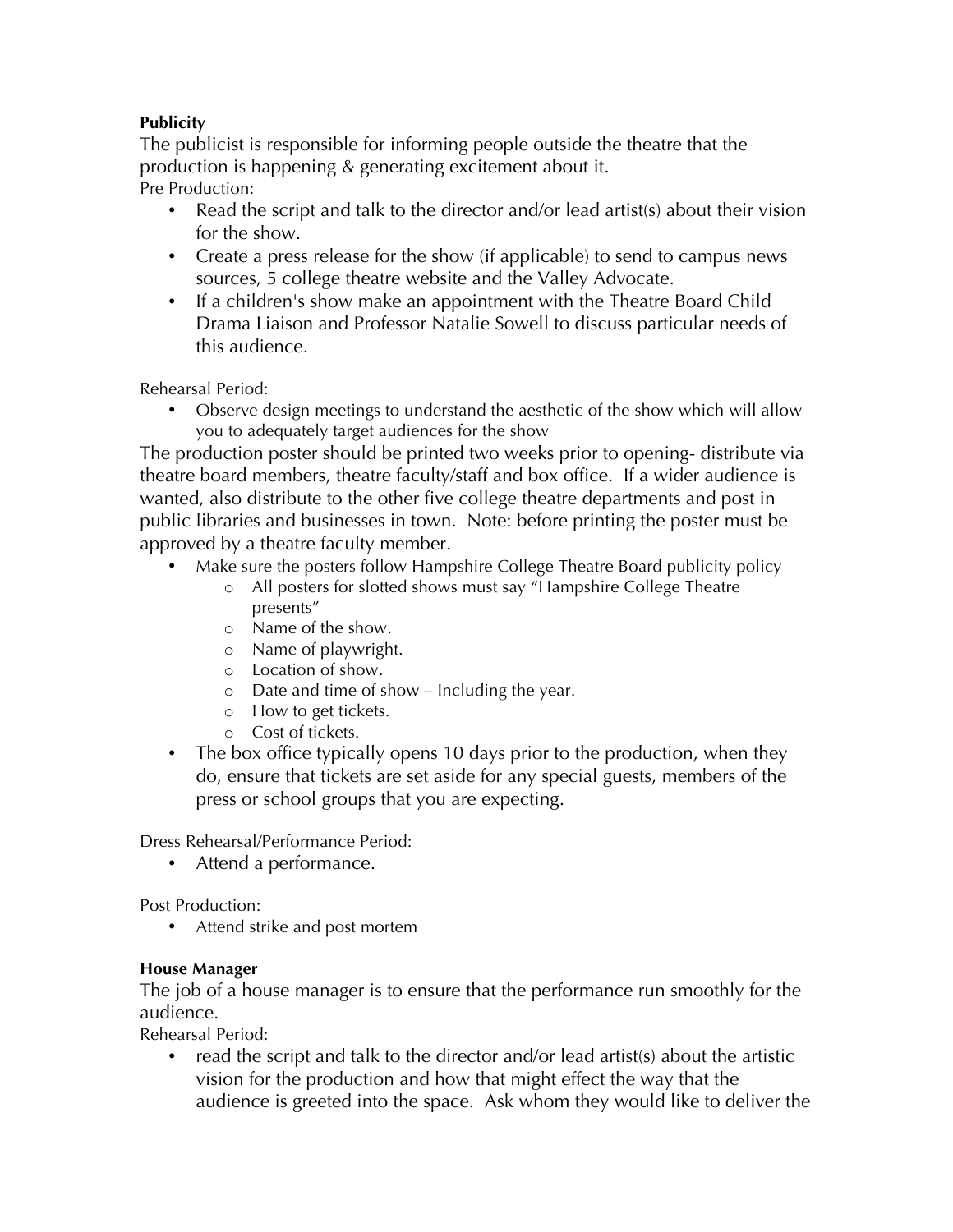pre-show announcement (turning off cell phones, emergency exits, length of the show, etc.) and be prepared to script it and deliver it.

Dress Rehearsal:

- If you need/want to see the show, attend one of the dress rehearsals
- Work with the **Production Manager** to find 2 ushers per performance
- Talk with the **Technical Director** about changes that can be made to the house at the last minute if needed
- Talk to the **Stage Manager** about when the house is scheduled to open and close and how long you'll be required to stay every performance
- Know the policies of the theater spaces:
	- o Capacity
	- o Wheel chair accessibility (per show)
	- o Reservation policies
	- o Waitlist policies
	- o Any alterations the **Technical Director** and **Stage Manager** are willing to make to the house for family members (or overly crowded waitlists if the house is particularly small)
	- o Emergency policies and first aid kit
- Work with the **Production Manager** to ensure that the entire production team understands the Box Office Policies

Performances:

- Be at the theater by an hour before the show
- Be dressed appropriately
- Be courteous to all of the audience members
- Help set up the lobby display, if there is one
- Communicate with the **Asst. Box Office Manager** about any seats that need to be marked as reserved
- Clear any garbage, programs, etc. out of the house
- Communicate with the **Stage Manager** about any foreseen delays for opening the house and starting the show
- When the ushers arrive a half hour before the show:
	- o Have them check in with the **Asst. Box Office Manager** to get their tickets and sign in
	- o Brief them on the show's appropriateness of the show for children (if it is inappropriate for children, the ushers should find you to talk to anyone trying to enter with a child)
	- o Train them:
		- One will rip tickets in half, put half in the ticket column and hand half back
		- **•** One will hand out programs
	- o Have them ask audience members to please not sit anywhere marked 'Reserved'
	- o Let the ushers place their coats or 'Reserved' signs on a seat each
- Check in with the **Asst. Stage Manager** and **Asst. Box Office Manager** before opening the house
- Notify the **Asst. Stage Manager** when the house has been opened